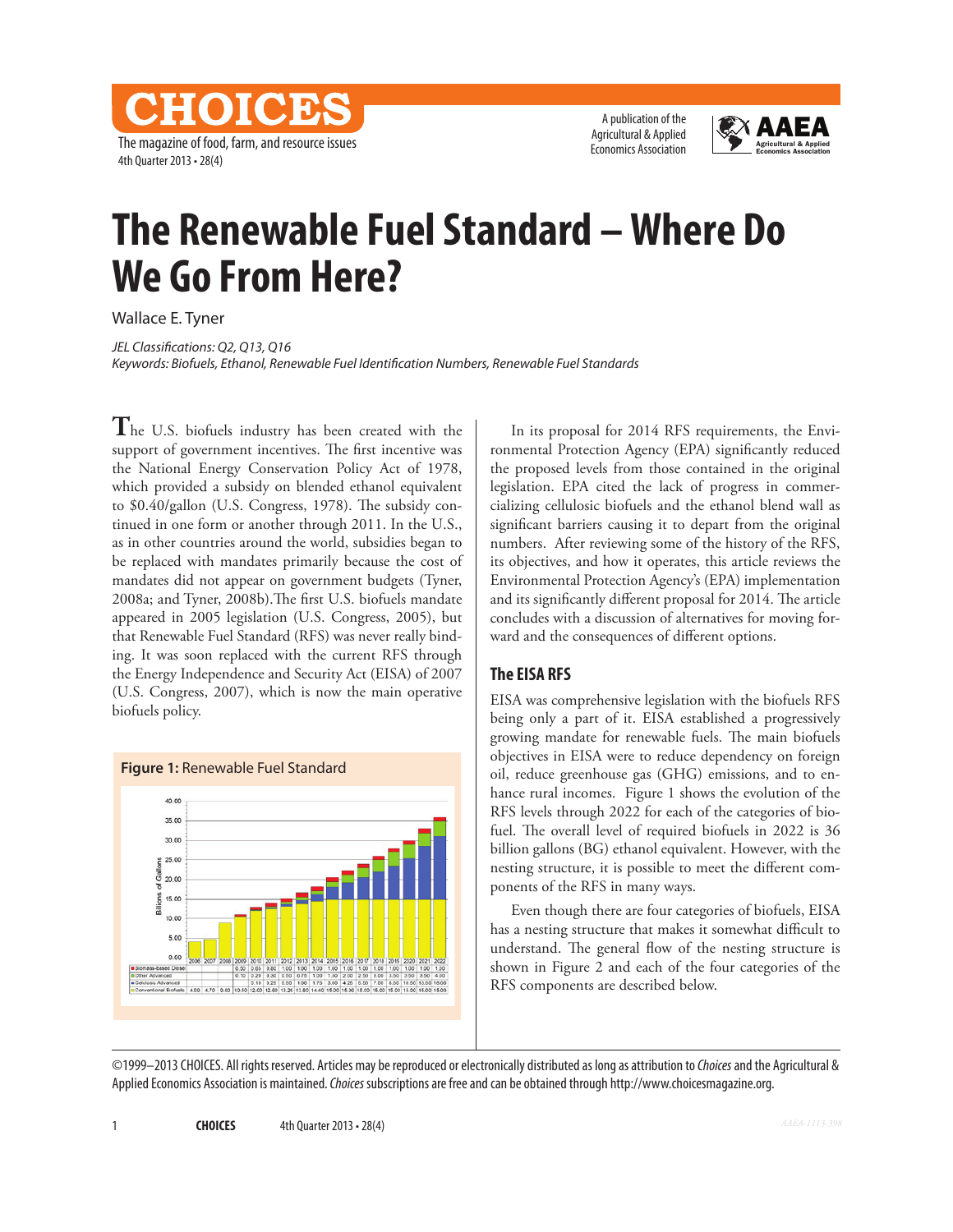

- Biomass based diesel—the original maximum mandate for biodiesel was 1 BG, but EPA has now increased that level to 1.28 BG for 2013. In terms of meeting the biodiesel category mandate, the requirement must be met in physical gallons (unlike the other categories); but when counted towards the advanced and total mandates, it is converted to ethanol equivalent, which makes the 1.28 BG biodiesel equal to 1.92 BG ethanol equivalent. The biodiesel category must reduce greenhouse gas (GHG) emissions by at least 50%, compared with the fossil fuel option as defined by the legislation and EPA. It can be transportation fuel, transportation fuel additive, heating oil, or jet fuel. It can be ester-based diesel (e.g., from soybean oil), or non-ester renewable diesel (e.g., from cellulosic feedstocks). Biodiesel (as defined here) is required for the biodiesel part of the RFS. However, biodiesel can also be used to meet the other advanced category or the conventional biofuel category (e.g., corn ethanol).
- • Cellulosic advanced biofuel only biofuels produced from cellulosic feedstocks such as corn

stover, miscanthus, switchgrass, forest residues, or short rotation woody crops can count in this category. Cellulosic biofuels must be shown to reduce GHG emissions by 60%. By 2022, 16 BG of cellulosic biofuels are required. Since that is ethanol equivalent, if the biofuel were bio-gasoline, the volume would be 10.67 BG. While no other type of biofuel can meet this category, cellulosic biofuels could, in principle, meet the entire 36 BG ethanol equivalent RFS, if at least 1.28 BG were renewable diesel. However, progress in developing the cellulosic biofuel industry has been slow, and EPA has been forced to waive most of the RFS each year because only tiny amounts of the product have been produced. For example, in 2013, the RFS calls for 1 BG of cellulosic biofuels, but that has been reduced to 14 million gallons—the amount EPA expected to be available in 2013 (U.S. EPA, 2013d). So far, each year that EPA has reduced the cellulosic mandate to near zero, it has not reduced the overall renewable fuel mandate. For 2013, even though the cellulosic category has been reduced from 1 BG to 14

million gallons, the overall mandate remains at 16.55 BG. Thus, the shortfall in cellulosic biofuels must be made up by extra biodiesel or non-cellulosic advanced biofuels (including sugarcane ethanol).

One other important point in the cellulosic category is that in any year that EPA waives any part of the cellulosic RFS, blenders have an option to buy their way out of blending instead of actually blending (U.S. Congress, 2007; and Tyner, 2010). To buy out of blending, obligated parties must purchase a credit from EPA plus purchase an advance biofuels RIN. The price for the credit in 2013 is \$0.42/gal., and the November 20, 2013, price of an advanced biofuel Renewable Fuel Identification Numbers (RIN) was \$0.21/ gal. Thus, the total cost of buying out of the RFS obligation would be \$0.63/gal. Converting that to gasoline equivalent, assuming it would be valued on an energy basis, would make it \$0.95/gal. As of November 20, 2013, wholesale gasoline was \$2.66/gal., so the maximum one would pay for cellulosic biofuel is \$3.61/gal. gasoline equivalent. At present, there is no cellulosic biofuel available for that price. The consequence of this "off ramp" is that the cellulosic part of the RFS may not really be a binding mandate.

- Other advanced—this category can be a wide range of biofuels that reduce GHG emissions at least 50%. Sugarcane ethanol that meets the GHG reduction standards qualifies. Biodiesel qualifies. Cellulosic biofuels can be used. Recently, EPA approved sorghum ethanol produced under certain conditions. Corn ethanol cannot be used for this category.
- • Conventional biofuels—this category is the only one that permits corn-based ethanol. It requires a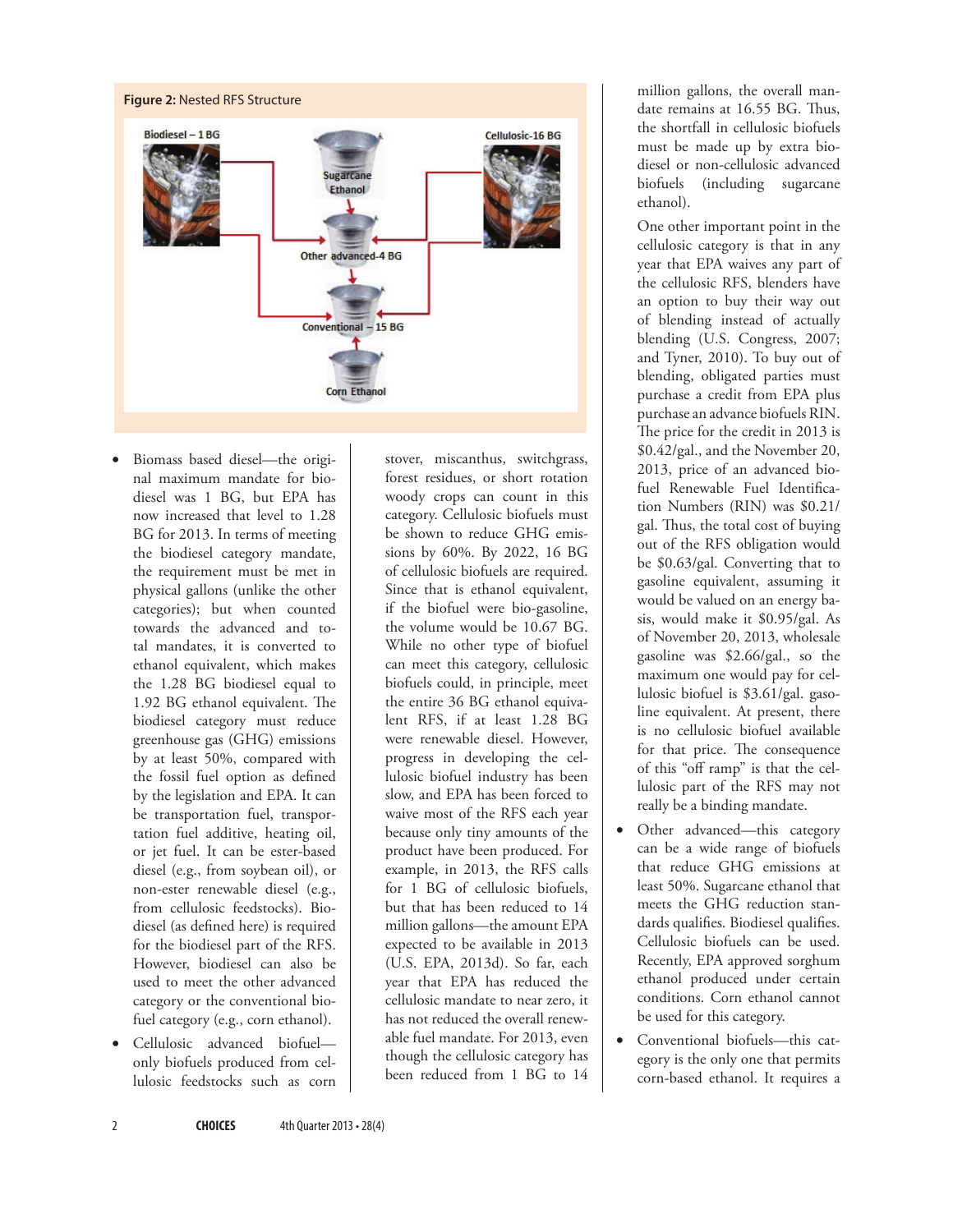reduction in GHG emissions of at least 20%. However, ethanol plants that were in operation or under construction as of December 2007 are grandfathered and need not meet the GHG reduction requirement. The RFS level is 13.8 BG in 2013 and reaches 15 BG in 2015 and remains at that level. In addition to corn ethanol, any of the other biofuel categories also can be used to meet the conventional biofuels category. In fact, technically, there is no mandate for corn ethanol. For example, for 2013, there is an overall mandate of 16.55 BG, of which 2.75 BG must be some form of advanced biofuel (1.0 BG cellulosic, 0.75 BG other advanced, and 1.0 BG biodiesel from Figure 1). The difference between the overall mandate of 16.55 BG and the sum of the advanced biofuels, 2.75 BG, is the amount that can be filled with corn ethanol which would then total 13.8 BG.

The RFS is enforced by creating blending obligations for each type of biofuel. The blending obligations are based on market share for the type of fuel and generally apply to refiners and gasoline or diesel importers. For example, if you are a refiner, and you have 10% of the gasoline market for 2013 with a 13.8 BG total obligation for corn ethanol, you would be required to blend 1.38 BG. To satisfy this blending obligation, you would need to supply to the EPA at the end of the year certificates demonstrating that you have blended 1.38 BG of corn ethanol. These certificates are called RINs. Each category of biofuels has a separate RIN, and there are blending obligations for each category and each obligated party. RINs can be bought and sold in an open market. Most RINs are actually turned in to EPA at the end of the year by the party that blended the fuel. Thus, for most renewable fuel, the RINs are just the mechanism for demonstrating compliance with the

blending obligation. RINs are traded by those who expect to blend more than or less than their blending obligation. In general, if the RIN price is near zero, that is an indication that the RFS is not really binding. A higher RIN price suggests that the RFS is driving behavior in the market place. Historically, corn ethanol RINs were usually near zero, but biodiesel and other advanced biofuels were much higher. Now, corn ethanol RINs are priced near biodiesel and other advanced RINs because all three can be used to meet the corn ethanol blending obligation.

One other characteristic of the RINs market that bears mentioning is that RINs for up to 20% of the blending obligation can be carried forward to the next year and used later. In practice what this means is that any carried-forward RINs are used in the subsequent year, and RINs for that year replace the RINs that were used to be carried-forward to the next year. In other words, even though the regulations state that the RINs must be used in the next year, in fact they can be continuously rolled forward.

## **The Blend Wall**

The blend wall refers to a physical limit on blending of ethanol. It is derived from the U.S. practice of blending gasoline with 10% ethanol. 2013 U.S. consumption of gasolinetype fuel is about 133 BG per year. With ethanol being blended at 10%, the maximum ethanol that can be blended is 13.3 BG. There is a small amount of ethanol blended as E85, and a tiny amount blended as E15, but they are really too small to matter for present purposes. As mentioned earlier, the RFS blending requirement for corn ethanol in 2013 is 13.8 BG, and it grows to 15 BG by 2015. Thus, the physical limit on blending is less than the RFS, which makes the blend wall a real constraint. With the projected growth in the RFS over the next two years, it may be impossible

to meet the RFS requirements because of the blend wall. The RIN markets in 2013 have reflected the blend wall reality, with considerably higher RIN prices.

## **RFS Implementation by EPA**

As indicated above, in its 2010 implementation of the RFS, the EPA opted for an ethanol equivalent interpretation of the RFS values in the legislation (U.S. EPA, 2010a; and U.S. EPA, 2010b). The importance of this ruling is that it puts all biofuels on a level playing field. For example, drop-in bio-gasoline is expected to have 1.5 times the energy of ethanol, so each gallon of bio-gasoline would carry 1.5 RINs. Therefore, all biofuels produced are credited for their energy content instead of for the physical number of gallons produced.

The other important implementation decision by EPA has to do with handling of the cellulosic waiver. Every year to date, all or part of the cellulosic mandate had to be waived because the cellulosic biofuels were not available. However, EPA has not reduced the biofuels total requirement or the advanced requirement even though it waived the cellulosic part. For 2013, that meant that the total RFS remained at 16.55 BG. Given the nesting structure, that meant that other advanced (primarily sugarcane ethanol) and biodiesel had to fill the void left by cellulosic biofuels. If there was not enough of these biofuels in 2013, carry-forward RINs would have to be used for part of the mandate. The situation gets worse in 2014 if the prior implementation approach had continued. The mandated volumes would exceed physical supply plus carry-forward RINs.

## **EPA Proposal for 2014**

EPA has now recognized that it cannot continue to maintain its current implementation approach. In its final 2013 ruling, EPA signaled that it would change course in 2014 (U.S.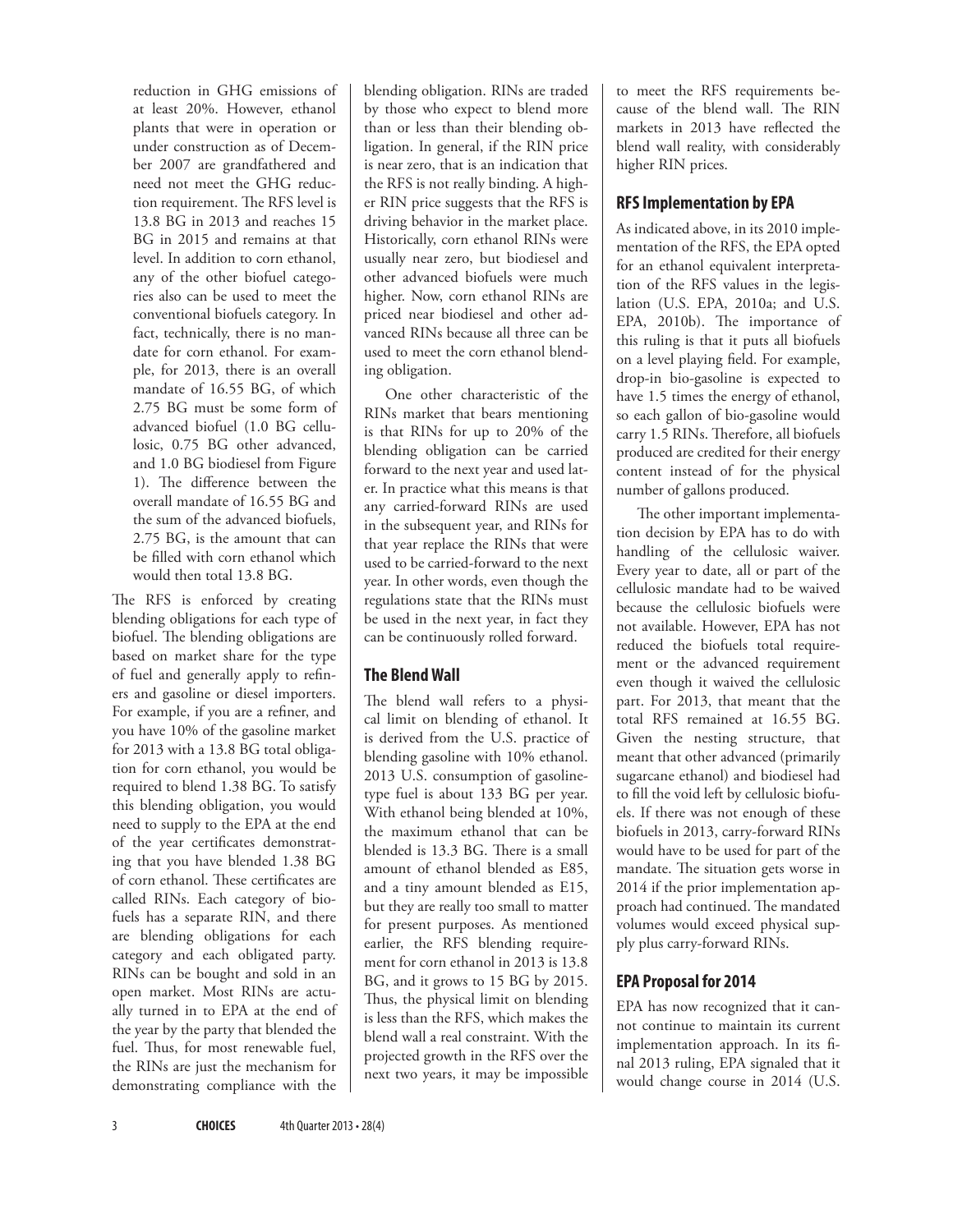EPA, 2013a; and U.S. EPA, 2013b). On November 15, 2013, EPA issued its proposed 2014 RFS levels (U.S. EPA, 2013c; and U.S. EPA, 2013e). Table 1 contains the original 2014 RFS, the EPA 2014 proposal, and another option to be discussed below. The EPA proposal reduces the total RFS by 2.94 BG, and it reduces the category permitting corn ethanol by 1.39 BG. In fact, the corn ethanol level is even below the blend wall. Therefore, it provides no incentive for expansion of the corn ethanol market or to use all the current installed capacity. EPA has abandoned its previous policy of holding the total constant when it waives most of the cellulosic category. In the EPA 2014 proposal, they explicitly recognize the blend wall, but reduce the corn ethanol category even below that. The ethanol industry claims the EPA does not have statutory authority to reduce the total more than it reduces the advanced categories.

#### **Alternatives for the Future**

The lack of progress in developing cellulosic technology combined with the blend wall have changed the renewable fuels landscape. The oil industry and others are actively calling for complete repeal of the RFS. In this section we examine some of the consequences of possible options.

The first option would be to eliminate the RFS completely. Eliminating the RFS would kill the biodiesel and cellulosic biofuels industries

immediately because these categories have a low likelihood of being economic without the mandate. Sugarcane ethanol imports also likely would be eliminated or substantially reduced. In the near term, corn ethanol likely would retain a market up to the blend wall as it is currently less expensive than gasoline and provides added octane and oxygen. Over the longer term, it is possible the petroleum industry would develop other octane enhancers to use in lieu of ethanol. To the extent that happened, corn prices could fall substantially.

The second option would be simply to reduce the overall total whenever part of the advanced category was waived. This option would go a long way towards having a viable RFS. It would lower the overall and advanced mandates by the amount of the cellulose waiver. It would require some increased biodiesel production, but these volumes probably would be manageable without substantial distortion of vegetable oil markets. However, it would not solve the blend wall problem long term.

The third option would be to waive the overall total when cellulose is waived and to accommodate the blend wall. This is the approach EPA took in its proposal for 2014. This option deals with both the cellulosic biofuel and the blend wall problems, but it is difficult to determine exactly where the blend wall is or will be given dynamic market adjustments and RIN pricing. For example, in

| Table 1: 2014 RFS Alternatives (billion gallons) |                             |                                        |                       |
|--------------------------------------------------|-----------------------------|----------------------------------------|-----------------------|
| Category                                         | Original 2014<br><b>RFS</b> | <b>New 2014</b><br><b>EPA Proposal</b> | Alternative<br>Option |
| Cellulosic                                       | 1.75                        | 0.017                                  | 0.03                  |
| <b>Biodiesel</b>                                 |                             | 1.28                                   | 1.5                   |
| Advanced                                         | 3.75                        | 2.2                                    | 2.5                   |
| Other advanced                                   | 0.5                         | 0.263                                  | 0.22                  |
| Corn ethanol                                     | 14.4                        | 13.01                                  | 13.9                  |
| Total                                            | 18.15                       | 15.21                                  | 16.4                  |

November 2013, the wholesale ethanol price has been about \$0.85/gal. lower than wholesale gasoline. That price gap and RIN values could provide a strong economic incentive to produce and sell more E85 (Babcock and Pouliot, 2013). However, if the EPA-proposed ethanol level were maintained, there would be no incentive to produce and sell more E85.

Now we come to a final alternative. Before exploring this option, we must clearly state that any proposed numbers for the 2014 RFS are somewhat subjective and depend on interpretation of many of the factors described in this article. Clearly, Congress intended the RFS to encourage growth of the biofuels industry. Governments only create mandates when the market outcome is not deemed acceptable. However, the market reality has changed since the passage of the RFS in 2007. Then gasoline consumption was 142 BG and was expected to grow. Thus, the blend wall would not have been a problem, but consumption dropped to 133 BG by 2013. In 2007, it was believed that cellulosic biofuels would become economical and be commercially produced by now. That has just begun to happen.

So what do we do? Do we scrap the RFS and forget the cellulosic biofuel potential? By our estimate, drop-in cellulosic biofuels could be economical with long-term oil prices of around \$110-\$120 per barrel. We have made much progress, but we are not quite there yet.

Do we drastically reduce the RFS and stymie future biofuels growth as implied by the 2014 EPA proposal? Either is possible.

However, we think another in-between option should be considered, and that is shown in the last column in Table 1 (Tyner, 2013). It reduces the 2014 RFS by the amount of the 2014 cellulosic level of 1.75 BG. It reduces the category permitting corn ethanol by 0.5 BG recognizing the